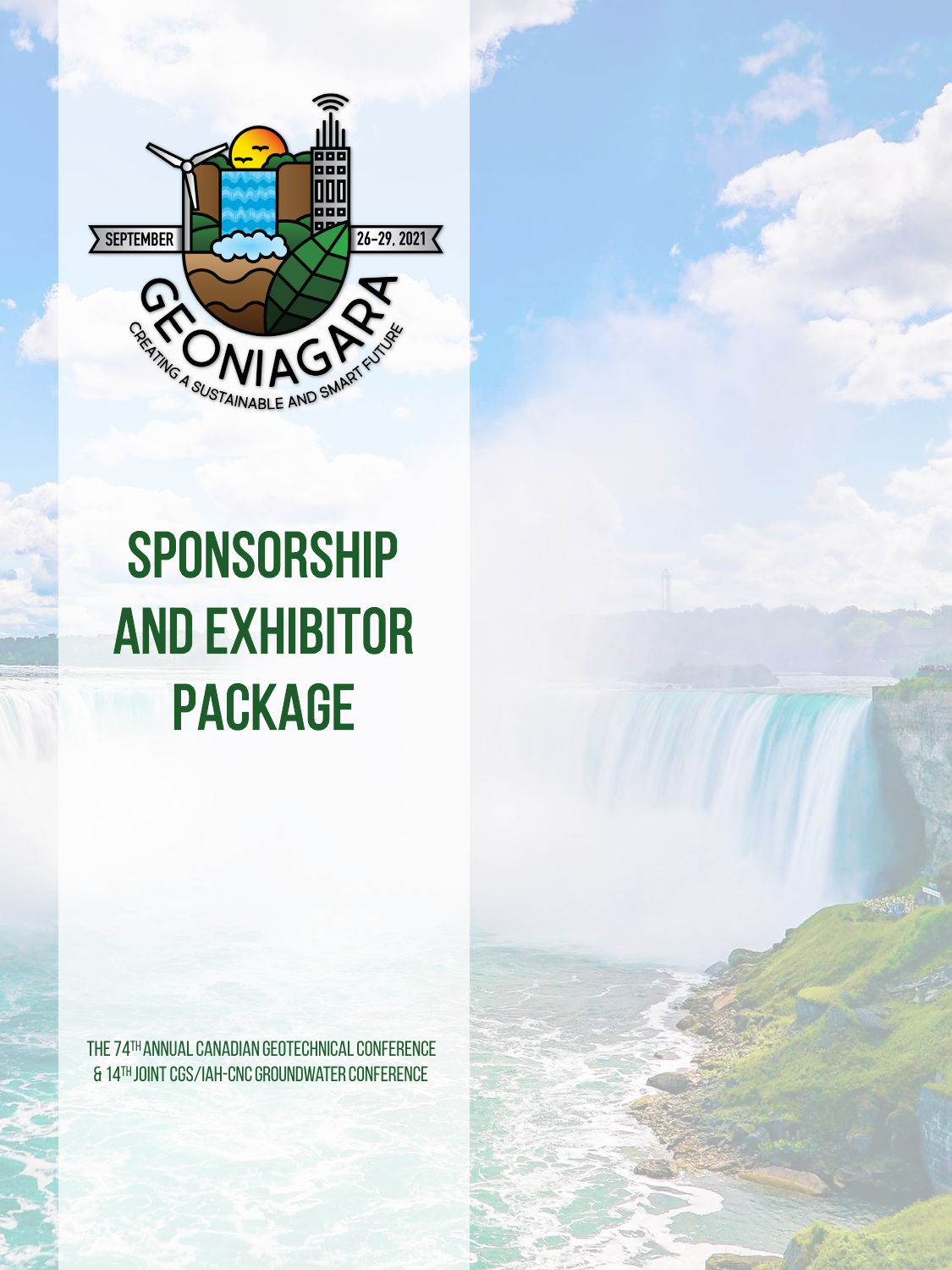

## CONFERENCE DETAILS

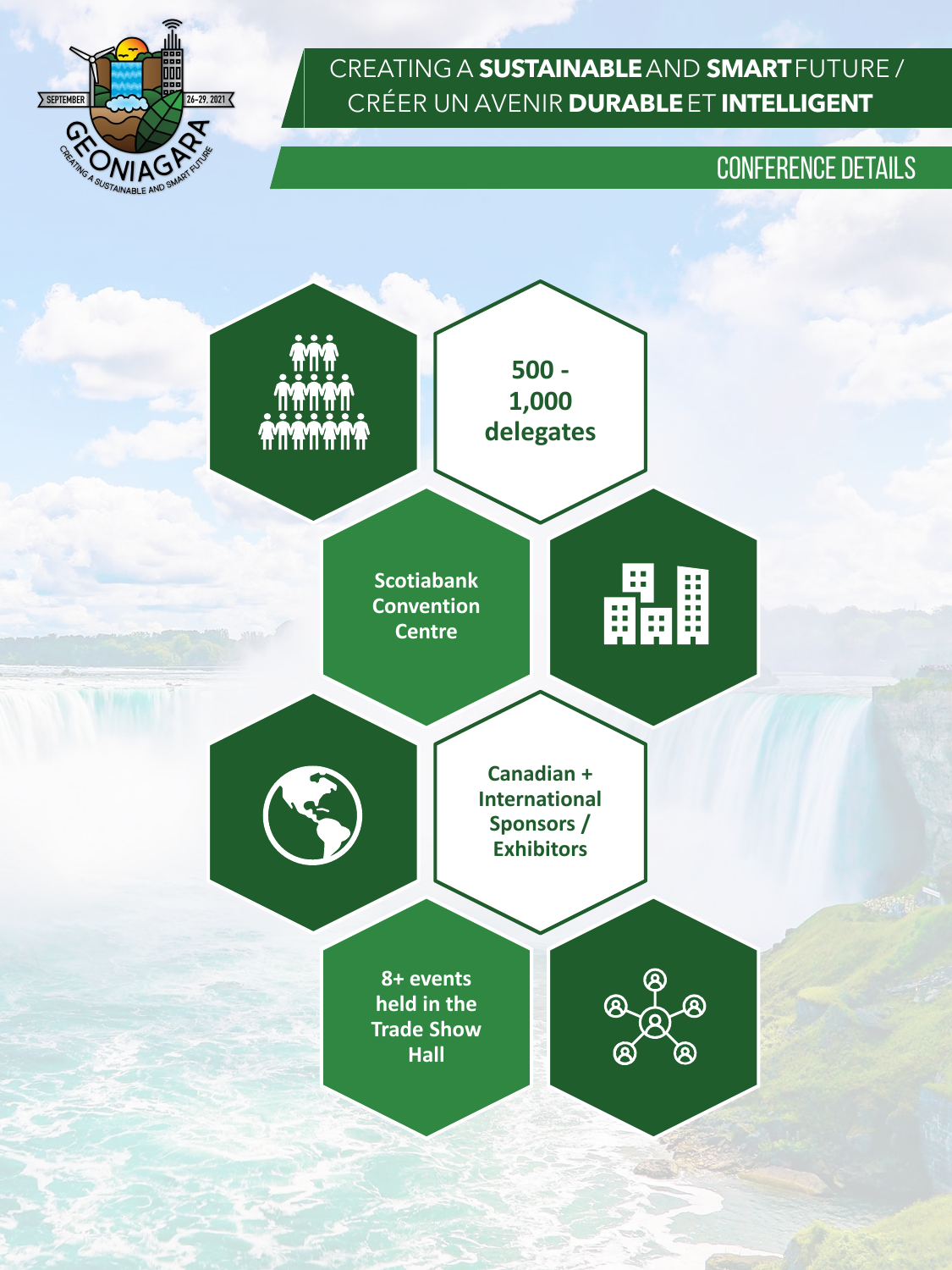

## SPONSORSHIP INFORMATION

Choose an overall level of support to gain the exposure you're looking for or combine a package with an event sponsorship to increase your organization's visibility during the conference.

| CONFERENCE SPONSORSHIP OPPORTUNITIES                                                                    |                  |                  |                    |                 |                    |
|---------------------------------------------------------------------------------------------------------|------------------|------------------|--------------------|-----------------|--------------------|
|                                                                                                         | <b>Diamond</b>   | Platinum         | Gold               | <b>Silver</b>   | <b>Bronze</b>      |
|                                                                                                         | \$15,000<br>+HST | \$11,000<br>+HST | \$7,250<br>+HST    | \$5,000<br>+HST | \$2,750<br>$+$ HST |
| <b>REGISTRATION BENEFITS</b>                                                                            |                  |                  |                    |                 |                    |
| Complimentary full conference registration                                                              | 5                | 4                | 3                  | $\overline{2}$  | $\mathbf{1}$       |
| Complimentary exhibitor booth (\$3,000 value) or event(s) of like<br>value                              | $\checkmark$     | $\checkmark$     |                    |                 |                    |
| <b>RECOGNITION BENEFITS</b>                                                                             |                  |                  |                    |                 |                    |
| Choose an event to sponsor (Awards Banquet, Local Colour Night,<br>or Icebreaker & Exhibitor Reception) | $\checkmark$     |                  |                    |                 |                    |
| Logo on delegate bag given to all attendees at registration                                             | $\checkmark$     |                  |                    |                 |                    |
| Recognition on inside cover of printed program                                                          | $\checkmark$     |                  |                    |                 |                    |
| Sponsoring Conference Student initiatives                                                               | ✓                |                  |                    |                 |                    |
| Logo on front cover of printed program                                                                  | ✓                | $\checkmark$     |                    |                 |                    |
| Logo in digital proceedings                                                                             | ✓                | $\checkmark$     |                    |                 |                    |
| Three featured project slides on screens during breaks                                                  | ✓                | $\checkmark$     |                    |                 |                    |
| Logo on all pages of conference website                                                                 | ✓                | ✓                |                    |                 |                    |
| Promotional item to be included in delegate registration package                                        | $\checkmark$     | $\checkmark$     | $\checkmark$       |                 |                    |
| Corporate profile/ad in sponsors section of program                                                     | Full page        | Full page        | $\frac{1}{2}$ page | 1/4 page        | Logo               |
| Logo in sponsors section of printed program+ mobile app                                                 | ✓                | $\checkmark$     | ✓                  | ✓               | $\checkmark$       |
| Logo on sponsors page of conference website + linkto website                                            | ✓                | $\checkmark$     | ✓                  | $\checkmark$    | ✓                  |
| Logo on screens during breaks                                                                           | ✓                | $\checkmark$     | $\checkmark$       | $\checkmark$    | $\checkmark$       |
| Signage at conference registrationdesk                                                                  | ✓                | $\checkmark$     | ✓                  | $\checkmark$    | ✓                  |
| Recognition in conference wrap-up story posted on website + in<br>newsletter                            | ✓                | ✓                | ✓                  | ✓               | ✓                  |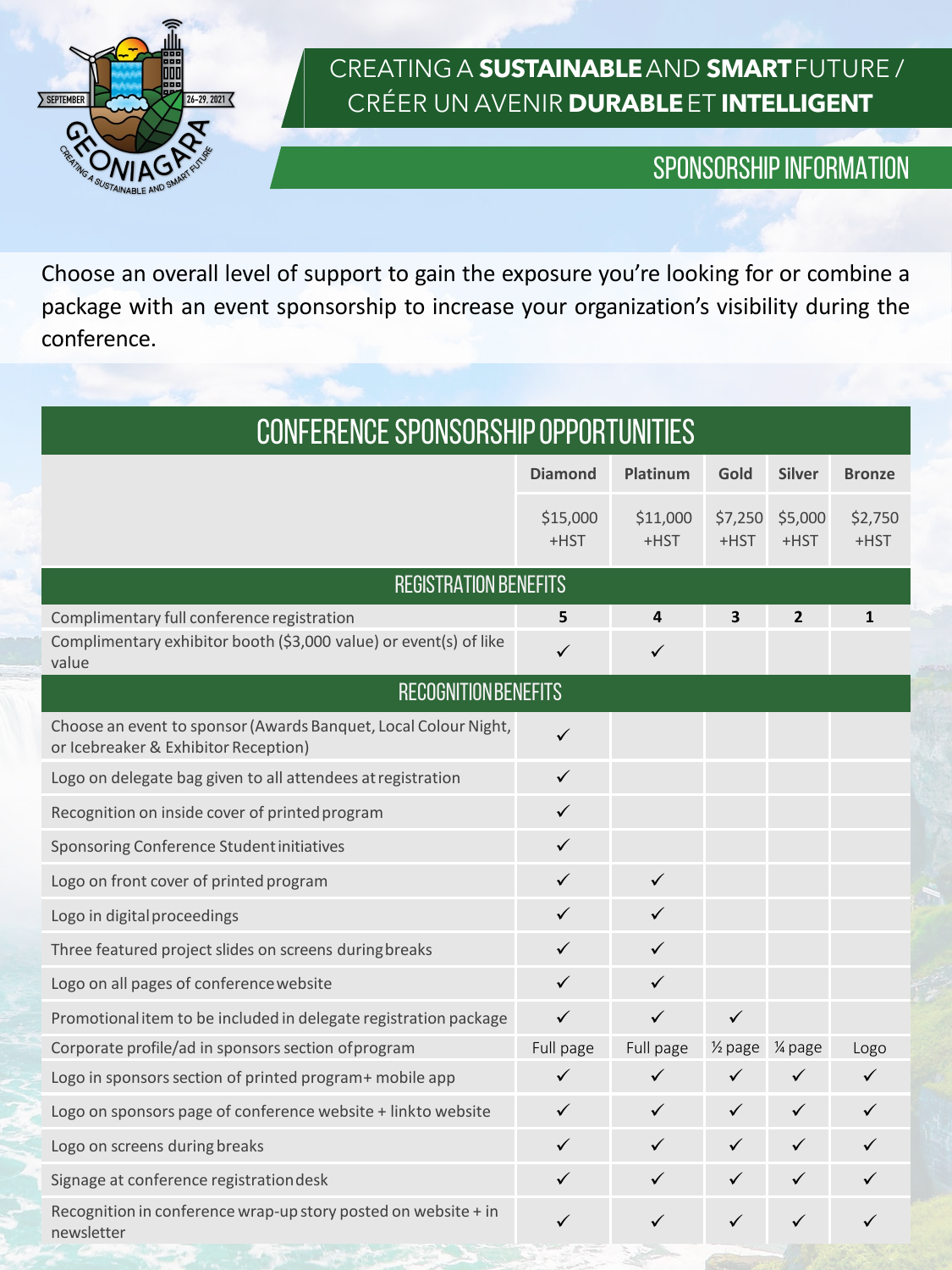

## SPONSORSHIP INFORMATION

| EVENT SPONSORSHIP OPPORTUNITIES |
|---------------------------------|
|---------------------------------|

|                                                              | Awards<br><b>Banquet</b> | Local<br>Colour<br><b>Night</b> | <b>Icebreaker</b><br>& Exhibitor<br>Reception | Luncheon     | Coffee<br><b>Break</b> |  |  |  |
|--------------------------------------------------------------|--------------------------|---------------------------------|-----------------------------------------------|--------------|------------------------|--|--|--|
|                                                              | \$2,500                  | \$2,500                         | \$2,500                                       | \$2,000      | \$850                  |  |  |  |
| <b>REGISTRATION BENEFITS</b>                                 |                          |                                 |                                               |              |                        |  |  |  |
| Complimentary tickets to specified event                     | $\overline{2}$           | $\overline{2}$                  | $\overline{2}$                                |              |                        |  |  |  |
| <b>RECOGNITION BENEFITS</b>                                  |                          |                                 |                                               |              |                        |  |  |  |
| Logo & name on signage outside of functionroom               |                          | $\checkmark$                    | $\checkmark$                                  | $\checkmark$ |                        |  |  |  |
| Logo & name at food/beverage stations in functionroom        |                          | $\checkmark$                    | $\checkmark$                                  | $\checkmark$ |                        |  |  |  |
| Logo & name on sponsors page of conference website with link | $\checkmark$             | $\checkmark$                    | $\checkmark$                                  | $\checkmark$ |                        |  |  |  |
| Logo & name in sponsors section of printed program           | $\checkmark$             | $\checkmark$                    | $\checkmark$                                  | $\checkmark$ |                        |  |  |  |
|                                                              |                          |                                 |                                               |              |                        |  |  |  |

## ADDITIONAL SPONSORSHIPOPPORTUNITIES

|                                                                         |         | Proceedings<br><b>USB</b> | <b>Mobile App</b> | Technical Tour/<br><b>Short Course</b> |  |
|-------------------------------------------------------------------------|---------|---------------------------|-------------------|----------------------------------------|--|
|                                                                         | \$4,000 | \$2,500                   | \$2,500           | \$600                                  |  |
| <b>RECOGNITION BENEFITS</b>                                             |         |                           |                   |                                        |  |
| Logo on conference delegate lanyard                                     | ✓       |                           |                   |                                        |  |
| Logo on USB with proceedings – distributed to all delegates             |         |                           |                   |                                        |  |
| Logo & name on sponsors page of conference website + link to<br>website |         |                           |                   |                                        |  |
| Logo & name in sponsorssection of printed program                       |         |                           |                   |                                        |  |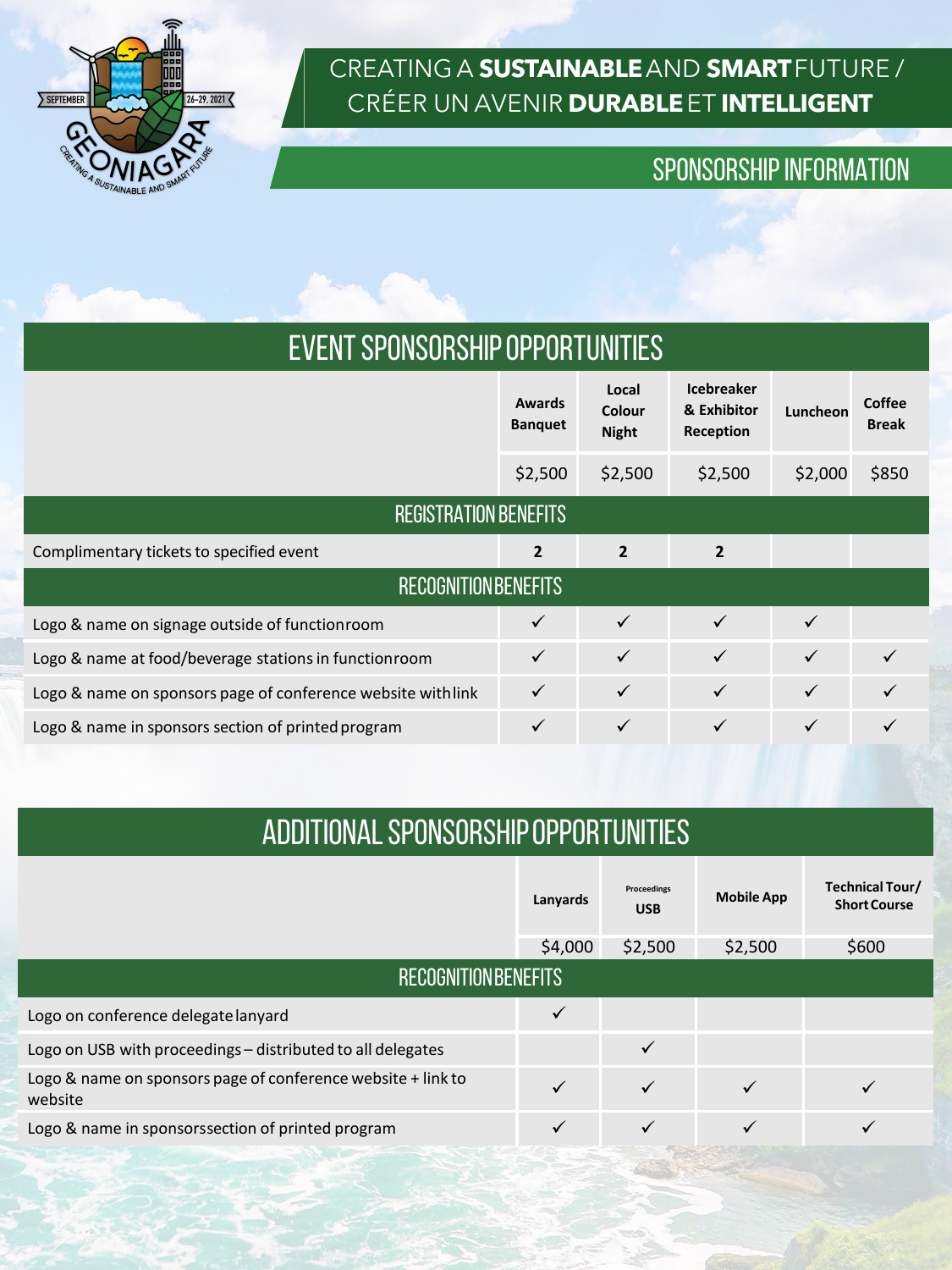

### EXHIBITOR INFORMATION

The trade show will open at 5:30 p.m. on Sunday, September 26 with the Icebreaker and Exhibitor Reception and continue through to the afternoon coffee break on Tuesday, September 28. To maximize the opportunity to meet delegates and other participants, all breaks and receptions will be served in the trade show area.

# SINGLE EXHIBITOR BOOTHDETAILS

|  | $\rightarrow$ 10' wide booth, table, and two chairs |  |
|--|-----------------------------------------------------|--|
|--|-----------------------------------------------------|--|

- $\rightarrow$  One standard 110-volt power outlet
- $\rightarrow$  One complimentary Full Conference registration
- $\rightarrow$  Logo & profile in exhibitors' section of program\*
- $\rightarrow$  Link on GeoNiagara 2021 conference website
- $\rightarrow$  Link on conference mobile app

\$3,000 +HST

Early Price: \$2,750

if paid by Dec. 31,2020

\*Please send a high-resolution company logo and your 35-word corporate profile with your completed registration form. These will be printed in the conference program.